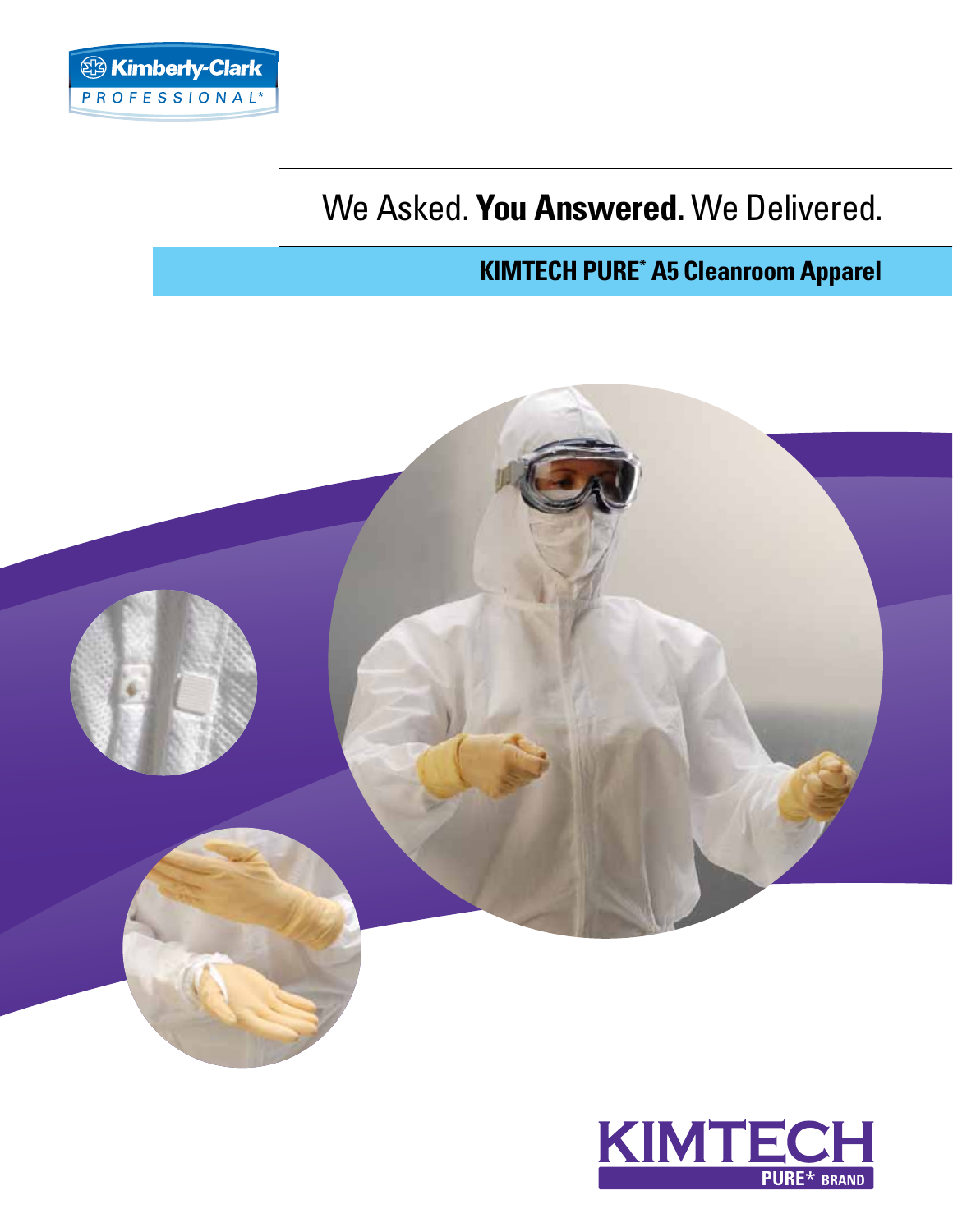## Choose the Coverall That's Right for You

**We know you're always looking for ways to safeguard employees and save money. So with help from users like you, we developed leadingedge KIMTECH PURE\* A5 Cleanroom Apparel, with two coverall options.**

**Both offer the engineered performance you count on from Kimberly-Clark Professional\* . Both deliver KIMTECH PURE\* Brand peace of mind – quality, protection and value to advance your process outcomes. Both come with the supply chain support and product expertise you deserve.**

## We Asked. **You Answered.** We Delivered.

We designed our new KIMTECH PURE\* A5 Sterile Cleanroom Apparel based on input from industry professionals like you. Then we asked cleanroom professionals to rate its problem-solving features. Here's what they said:

 $100\%$  of cleanroom operators surveyed agreed that exclusive arm and leg snaps will help prevent contamination during gowning.†

 $93\%$  of cleanroom operators surveyed preferred this fold design to protect against contamination during the gowning procedure.†

 $86\%$  of cleanroom operators felt the blue line lowers the risk of contamination by facilitating aseptic gowning.†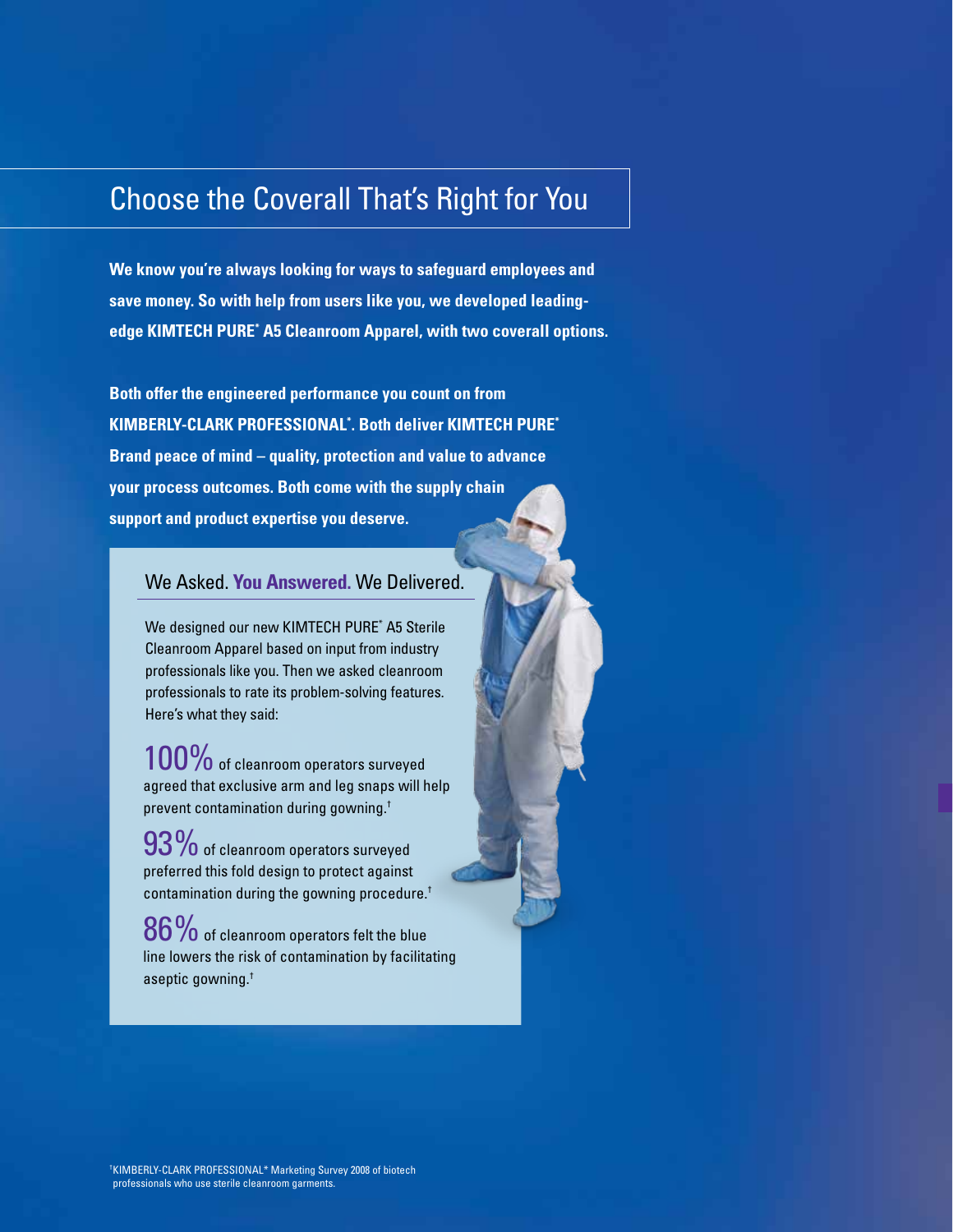*Mandarin Collar* comes up higher on the neck for added protection.

**FEATURED ON CLEAN PROCESSED COVERALLS**

## Engineered Performance for Every Situation

What makes KIMTECH PURE\* A5 the coverall of choice for both sterile and clean environments? KIMTECH PURE\* A5 Coveralls deliver the reliable protection you're required to provide, and the peace of mind your team deserves. Both sterile and clean processed options offer an ideal balance of comfort, protection and efficiency. The garments are KIMBERLY-CLARK PROFESSIONAL<sup>\*</sup> engineered to open easily, stay in place and reduce the chance of contamination.

### **KIMTECH PURE\* A5 Coverall – Clean Processed**

The KIMTECH PURE\* A5 coverall effectively combines quality and value. Users will appreciate the comfort and ease of donning. Choosers will appreciate the value and long-term cost savings. Discover features and benefits like these:

- High-quality, affordable solution for many cleanroom needs
- Patented REFLEX\* Design is 7.5 times more rip-resistant than ANSI minimums
- Mandarin collar, comes up higher on the neck for added protection

*Built-In Thumb Loop* keeps garment sleeve from rolling back and exposing arm or wrist.

**FEATURED ON ALL COVERALLS**

*Cloth-Like Comfort*  is delivered by the SMS (Spunbond Meltblown Spunbond) material that goes into every KIMTECH PURE\* A5 Coverall.

**FEATURED ON ALL COVERALLS**



#### *High-Quality, Affordable*

Clean processed coveralls deliver comfort, value and long-term cost savings.

**FEATURED ON CLEAN PROCESSED COVERALLS**

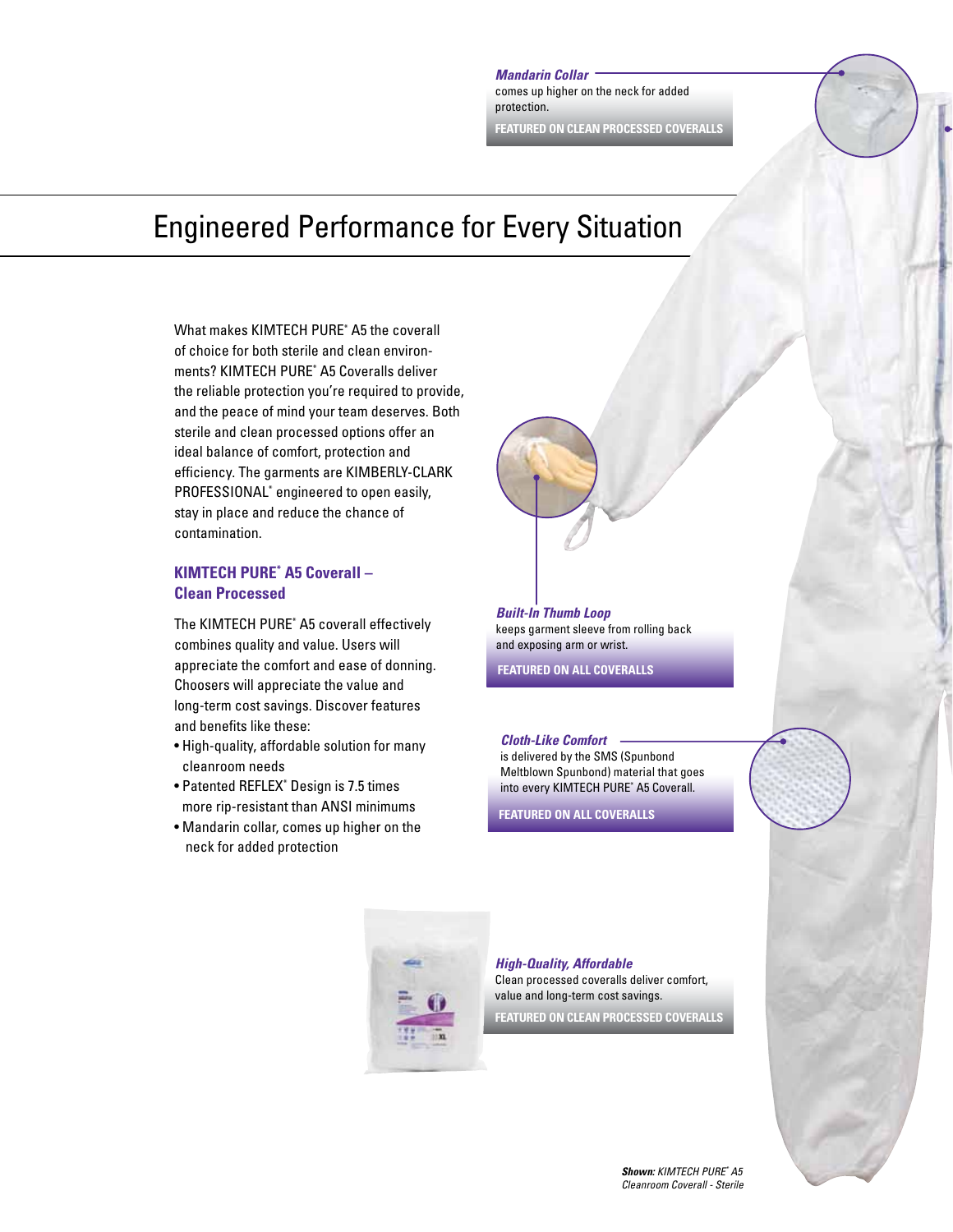*Patent-Pending Highly Visible Blue Line* along the inside of the garment signals the proper place to grasp while gowning, helping workers avoid touching the outside of the garment.

**FEATURED ON STERILE COVERALLS**



# CLEAN-DON\* Technology **for Sterile Environments**

## **KIMTECH PURE\* A5 Coverall - Sterile**  *with CLEAN-DON\* Technology*

This innovative coverall meets your cleanroom needs like no other. From performance to protection, it's a real problem solver. The KIMTECH PURE\* A5 Coverall-Sterile is engineered for comfort, with features and benefits that make it simple and safe to use.

- Ideal for demanding cleanroom jobs
- Incorporates features of standard KIMTECH PURE\* A5 Coveralls
- Patented REFLEX\* Design is 7.5 times more rip-resistant than ANSI minimums
- Innovative design helps reduce the risk of contamination, which ultimately reduces wasted garments in donning.

*Patent-Pending Snap Technology*  features built-in snaps that gather up legs and arms to lower the risk of touching the floor, then automatically release as garment is put on. **FEATURED ON STERILE COVERALLS**

### **Gowning with CLEAN-DON\* Technology Same Procedure. Simplified.**

One great thing about the new KIMTECH PURE\* A5 Coverall - Sterile with CLEAN-DON\* Technology is that you don't have to make changes to your gowning procedure. It simply becomes less complicated.





*Innovative Inside-Out Fold* 

pattern presents the inside of the garment as the package is opened, reducing the risk of touching and contaminating the outside of the apparel.

**FEATURED ON STERILE COVERALLS**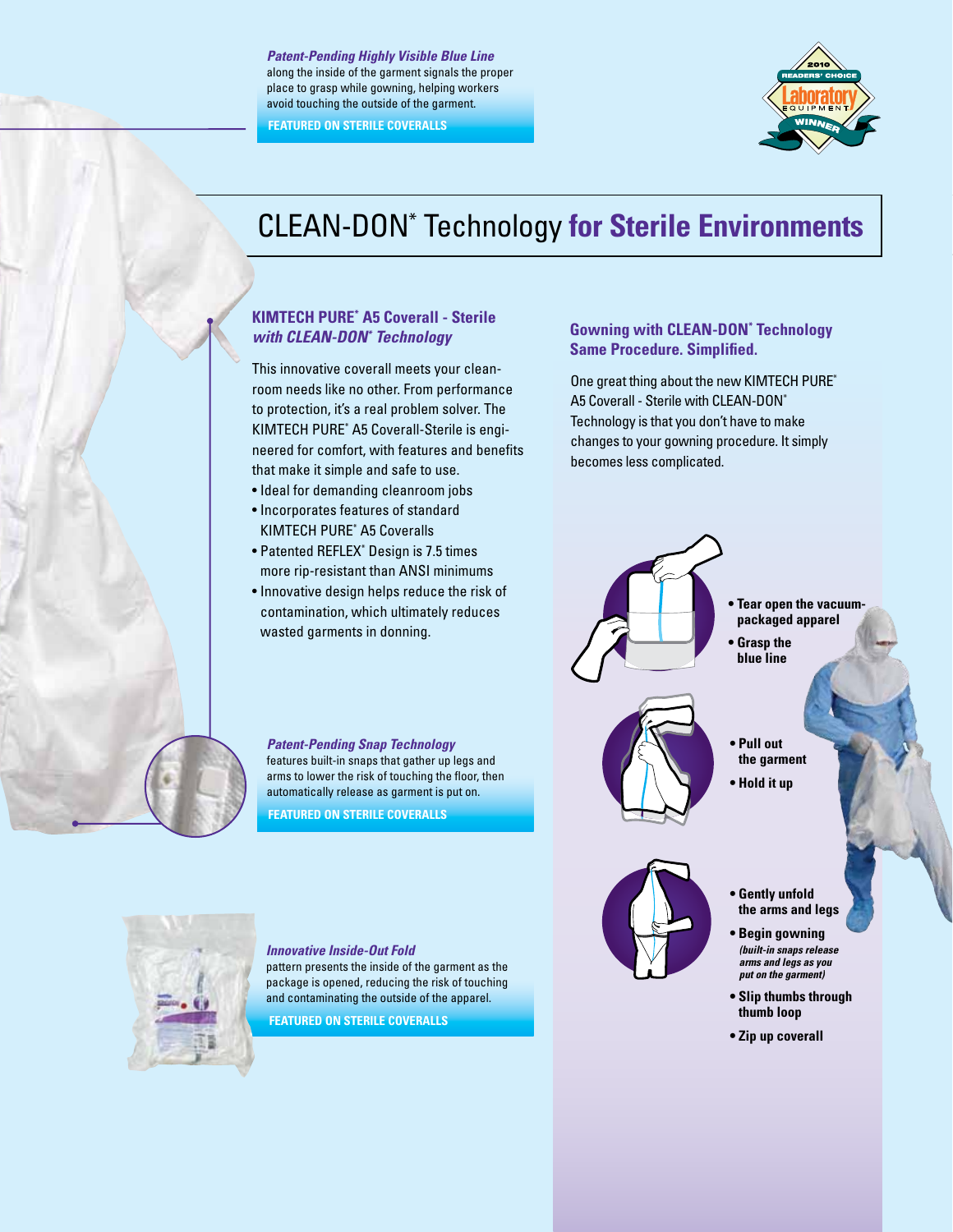# Technical Data and Product Information

| <b>Technically Advanced</b><br>From bound seams and tunneled elastic to lot-<br>controlled manufacturing, KIMTECH PURE* A5<br>Cleanroom Apparel meets your high standards for<br>cleanroom performance. Our entire design and<br>manufacturing process has been developed to<br>guard against contamination.<br>KIMTECH PURE* A5 Cleanroom Apparel is<br>manufactured in an ISO certified facility, clean<br>processed, then individually packaged under<br>cleanroom conditions. These garments contain<br>no natural rubber latex. |                                                                   | For complete technical data and<br>certifications available on all KIMTECH <sup>*</sup><br><b>Brand Cleanroom Products, contact your</b><br><b>KIMBERLY-CLARK PROFESSIONAL*</b><br><b>Representative today or visit</b><br>www.kimtech.com/wedelivered. |        |                        |                    |
|--------------------------------------------------------------------------------------------------------------------------------------------------------------------------------------------------------------------------------------------------------------------------------------------------------------------------------------------------------------------------------------------------------------------------------------------------------------------------------------------------------------------------------------|-------------------------------------------------------------------|---------------------------------------------------------------------------------------------------------------------------------------------------------------------------------------------------------------------------------------------------------|--------|------------------------|--------------------|
| Codes                                                                                                                                                                                                                                                                                                                                                                                                                                                                                                                                | <b>KIMTECH PURE* A5 Cleanroom Apparel**</b><br><b>Description</b> | <b>Case/Pack</b>                                                                                                                                                                                                                                        | Weight | <b>Case Dimensions</b> | <b>Pallet</b>      |
|                                                                                                                                                                                                                                                                                                                                                                                                                                                                                                                                      |                                                                   |                                                                                                                                                                                                                                                         |        | LxWxD (inches)         | <b>Layer/Stack</b> |
| 88800                                                                                                                                                                                                                                                                                                                                                                                                                                                                                                                                | SMALL COVERALL, STERILE                                           | 25/case                                                                                                                                                                                                                                                 | 12.25  | 19.5 x 11.75 x 14.375  | $8 \times 5 = 40$  |
| 88801                                                                                                                                                                                                                                                                                                                                                                                                                                                                                                                                | MEDIUM COVERALL, STERILE                                          | $25/c$ ase                                                                                                                                                                                                                                              | 13.25  | 19.5 x 11.75 x 14.375  | $8 \times 5 = 40$  |
| 88802                                                                                                                                                                                                                                                                                                                                                                                                                                                                                                                                | LARGE COVERALL, STERILE                                           | 25/case                                                                                                                                                                                                                                                 | 14.25  | 19.5 x 11.75 x 14.375  | $8 \times 5 = 40$  |
| 88803                                                                                                                                                                                                                                                                                                                                                                                                                                                                                                                                | XL COVERALL, STERILE                                              | 25/case                                                                                                                                                                                                                                                 | 15.25  | 19.5 x 11.75 x 16.375  | $8 \times 5 = 40$  |
| 88804                                                                                                                                                                                                                                                                                                                                                                                                                                                                                                                                | 2XL COVERALL, STERILE                                             | 25/case                                                                                                                                                                                                                                                 | 16.50  | 19.5 x 11.75 x 16.375  | $8 \times 5 = 40$  |
| 88805                                                                                                                                                                                                                                                                                                                                                                                                                                                                                                                                | 3XL COVERALL, STERILE                                             | 25/case                                                                                                                                                                                                                                                 | 17.50  | 19.5 x 11.75 x 16.375  | $8 \times 5 = 40$  |
| 88806                                                                                                                                                                                                                                                                                                                                                                                                                                                                                                                                | 4XL COVERALL, STERILE                                             | 25/case                                                                                                                                                                                                                                                 | 18.50  | 19.5 x 11.75 x 16.375  | $8 \times 5 = 40$  |
| 12917                                                                                                                                                                                                                                                                                                                                                                                                                                                                                                                                | 5XL COVERALL, STERILE                                             | 25/case                                                                                                                                                                                                                                                 | 19.20  | 19.5 x 11.75 x 16.375  | $8 \times 5 = 40$  |
| 12914                                                                                                                                                                                                                                                                                                                                                                                                                                                                                                                                | 6XL COVERALL, STERILE                                             | $25/c$ ase                                                                                                                                                                                                                                              | 19.40  | 19.5 x 11.75 x 18.625  | $8 \times 4 = 32$  |
| 88807                                                                                                                                                                                                                                                                                                                                                                                                                                                                                                                                | HOOD, STERILE                                                     | 0<br>$100/c$ ase                                                                                                                                                                                                                                        | 13.60  | 19.5 x 11.75 x 14.375  | $8 \times 5 = 40$  |
| 88808                                                                                                                                                                                                                                                                                                                                                                                                                                                                                                                                | UNIVERSAL BOOTS, STERILE                                          | $\mathbb{Q}$<br>100 pairs                                                                                                                                                                                                                               | 18.75  | 19.5 x 11.75 x 14.375  | $8 \times 5 = 40$  |
| 12922                                                                                                                                                                                                                                                                                                                                                                                                                                                                                                                                | SM/MD BOOTS, STERILE                                              | $\mathbb Z$<br>100 pairs                                                                                                                                                                                                                                | 18.40  | 19.5 x 11.75 x 11.375  | $8 \times 7 = 56$  |
| 12920                                                                                                                                                                                                                                                                                                                                                                                                                                                                                                                                | XL/2XL BOOTS, STERILE                                             | $\mathbb{R}$<br>100 pairs                                                                                                                                                                                                                               | 19.20  | 19.5 x 11.75 x 11.375  | $8 \times 7 = 56$  |
| 88842                                                                                                                                                                                                                                                                                                                                                                                                                                                                                                                                | <b>SMALL COVERALL</b>                                             | 25/case                                                                                                                                                                                                                                                 | 12.25  | 19.5 x 11.75 x 14.375  | $8 \times 5 = 40$  |
| 88843                                                                                                                                                                                                                                                                                                                                                                                                                                                                                                                                | MEDIUM COVERALL                                                   | 25/case                                                                                                                                                                                                                                                 | 13.25  | 19.5 x 11.75 x 14.375  | $8 \times 5 = 40$  |
| 88844                                                                                                                                                                                                                                                                                                                                                                                                                                                                                                                                | <b>LARGE COVERALL</b>                                             | $25/c$ ase                                                                                                                                                                                                                                              | 14.25  | 19.5 x 11.75 x 14.375  | $8 \times 5 = 40$  |
| 88845                                                                                                                                                                                                                                                                                                                                                                                                                                                                                                                                | <b>XL COVERALL</b>                                                | 25/case                                                                                                                                                                                                                                                 | 15.25  | 19.5 x 11.75 x 16.375  | $8 \times 5 = 40$  |
| 88846                                                                                                                                                                                                                                                                                                                                                                                                                                                                                                                                | 2XL COVERALL                                                      | 25/case                                                                                                                                                                                                                                                 | 16.50  | 19.5 x 11.75 x 16.375  | $8 \times 5 = 40$  |
| 88847                                                                                                                                                                                                                                                                                                                                                                                                                                                                                                                                | <b>3XL COVERALL</b>                                               | 25/case                                                                                                                                                                                                                                                 | 17.50  | 19.5 x 11.75 x 16.375  | $8 \times 5 = 40$  |
| 88848                                                                                                                                                                                                                                                                                                                                                                                                                                                                                                                                | <b>4XL COVERALL</b>                                               | 25/case                                                                                                                                                                                                                                                 | 18.50  | 19.5 x 11.75 x 16.375  | $8 \times 5 = 40$  |
| 12916                                                                                                                                                                                                                                                                                                                                                                                                                                                                                                                                | <b>5XL COVERALL</b>                                               | 25/case                                                                                                                                                                                                                                                 | 19.50  | 19.5 x 11.75 x 16.375  | $8 \times 5 = 40$  |
| 12915                                                                                                                                                                                                                                                                                                                                                                                                                                                                                                                                | 6XL COVERALL                                                      | 25/case                                                                                                                                                                                                                                                 | 19.50  | 19.5 x 11.75 x 18.625  | $8 \times 4 = 32$  |
| 88849                                                                                                                                                                                                                                                                                                                                                                                                                                                                                                                                | HOOD                                                              | $100/c$ ase<br>۷                                                                                                                                                                                                                                        | 13.60  | 19.5 x 11.75 x 14.375  | $8 \times 5 = 40$  |
| 88850                                                                                                                                                                                                                                                                                                                                                                                                                                                                                                                                | UNIVERSAL BOOTS                                                   | $\mathbb {C}$<br>100 pairs                                                                                                                                                                                                                              | 18.75  | 19.5 x 11.75 x 14.375  | $8 \times 5 = 40$  |
| 12921                                                                                                                                                                                                                                                                                                                                                                                                                                                                                                                                | SM/MD BOOTS                                                       | $\mathbb {C}$<br>100 pairs                                                                                                                                                                                                                              | 18.40  | 19.5 x 11.75 x 11.375  | $8 \times 7 = 56$  |
| 12919                                                                                                                                                                                                                                                                                                                                                                                                                                                                                                                                | XL/2XL BOOTS                                                      | $\mathbb Z$<br>100 pairs                                                                                                                                                                                                                                | 19.20  | 19.5 x 11.75 x 11.375  | $8 \times 7 = 56$  |